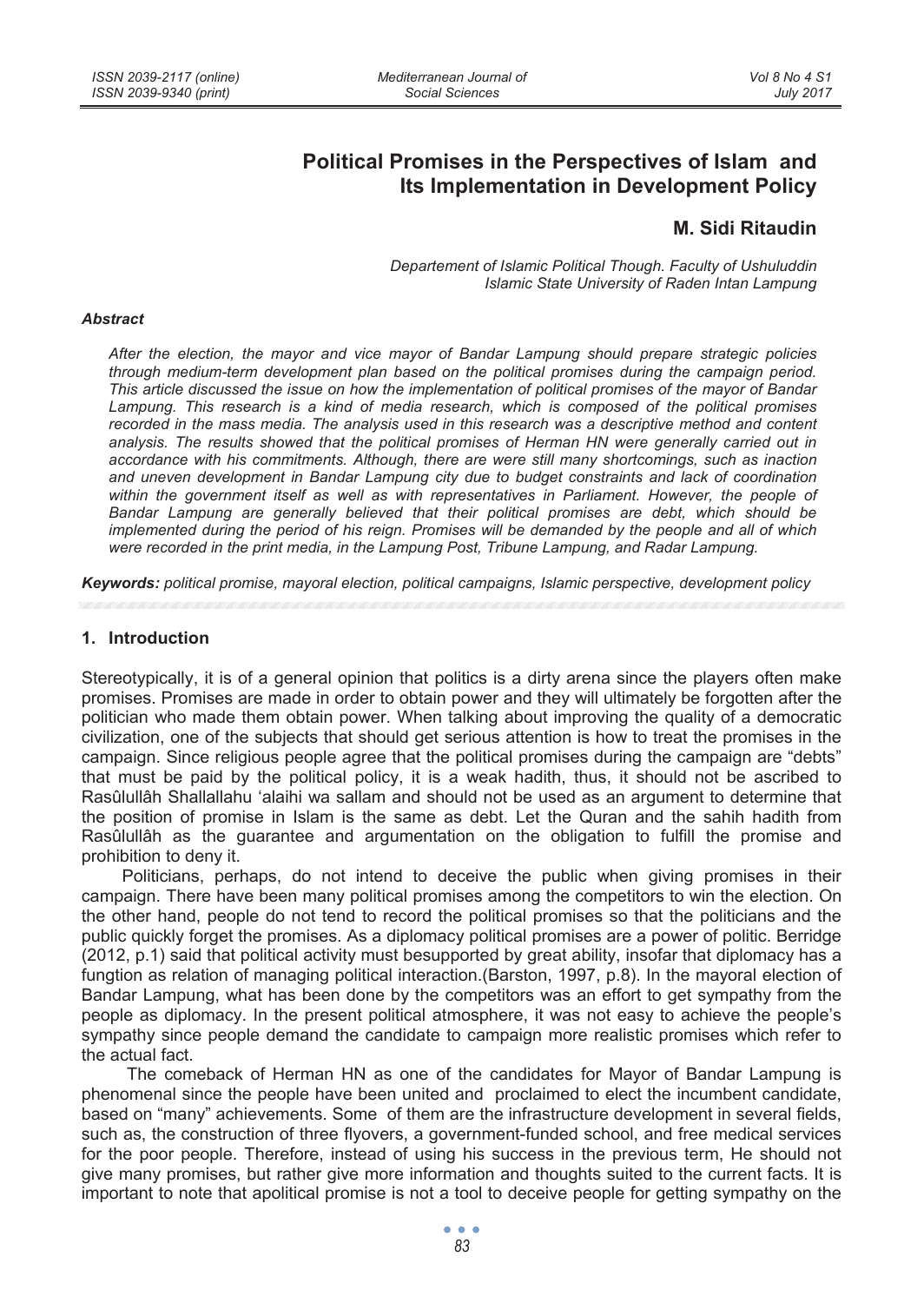day of election, what is more essential is on how far a candidate is able to give political education- based advices. As for theoritical politics, political promises can not be separated from the body politic as based on community, justice and leadership.(Ayubi, 1991, p.7), because the general assumption is that political power and bureaucratic authority are held by state officials, (Robinson, 1993), which makes people less concerned with elections until candidates make political promises on election day. This research is supposed to have affiliation with Muslim-majority countries such as Malaysia, Berunai Darussalam, Turkey and others who in general elections often make political promises

## **2. Research Methodology**

Research conducted by type can be categorized as field research. The data obtained in the field are texts of political promises candidate incumbent in print media circulating in Bandar Lampung, namely, Lampung Post, Tribune Lampung, and Radar Lampung, and other media that publishes weekly as a complement. Then the data were confirmed by interviewing the heads of political parties that supported the nomination of the candidates in election. This study comes from an Islamic perspective, which will be done by reviewing the media discourse about the promises of a political candidate, which is a correlational ex-post facto research, because it does not provide treatment, but rather reveals the facts that occur naturally and that happens in public political response in accordance with the insights and knowledge that they have. It is said to be correlational because it will investigate the influence between research variables.

Researchers use grounded research, i.e., research that focuses on the qualitative approach on the basis of data obtained from the analysis of media discourse in Bandar Lampung. The analytical technique used in this research is the technique of text analysis, because the emphasis of research using the existing texts in print media. The research of this media text used the descriptive qualitative approach and the text research technique, that is Framing Pan and Kosicki analysis, to know the construction and frame of news in media, especially the news about political promises.

## **3. The Issues of Political Promises in Reality**

"It is better to reject politely than give many promises". (Sayyidina 'Ali ibn Abi Talib RA). That quote became the political adage what was often forgotten. Politicians often prioritize political ambition rather than enforcing the morality and political wisdom due to the influence of Thomas Hobes's idea. Therefore, it is no wonder if the politics is often labeled as a dirty arena because the actors/players often give many promises to take power, but forget them after obtaining power. As Hegel and Thomas Hobes, Max Weber considers that the state is the only institution that has the freedom to perpetrate violence against its citizens (Gerth,1962, p.78). So, one of the cases that need serious attention is how to treat promises in the campaign.

In 2015, three pairs of candidates competing in the election of mayor and vice mayor of Bandar Lampung, gave many promises which would be implemented if they won the election. For example, they signed a lot of political contracts. It is a form of obedience to fulfill their promises. As the winner of the election, they had more difficult burden due to their political promises. Their promised to continue the programs they had launched in the previous period, such as, constructing flyovers, repairing on damaged roads, free health and education facilities and infrastructures, and reducing poverty in Bandar Lampung City.

Another promise remembered by the people is free schooling and medical services, both mayor and vice mayor committed to realize the welfare of the people through an environmental development program and increasing the employment opportunities to reduce unemployment. Indeed, these implementation of governance systems and mechanisms contain the practices of fulfillment of the promises, in the form of development programs. However, the realization these promises cannot simply be implemented and reached because of a system of checks and balances among government institutions, especially between the executives and the Regional House of Representatives. Its mean, that the government is obliged to submit to the authority of the state.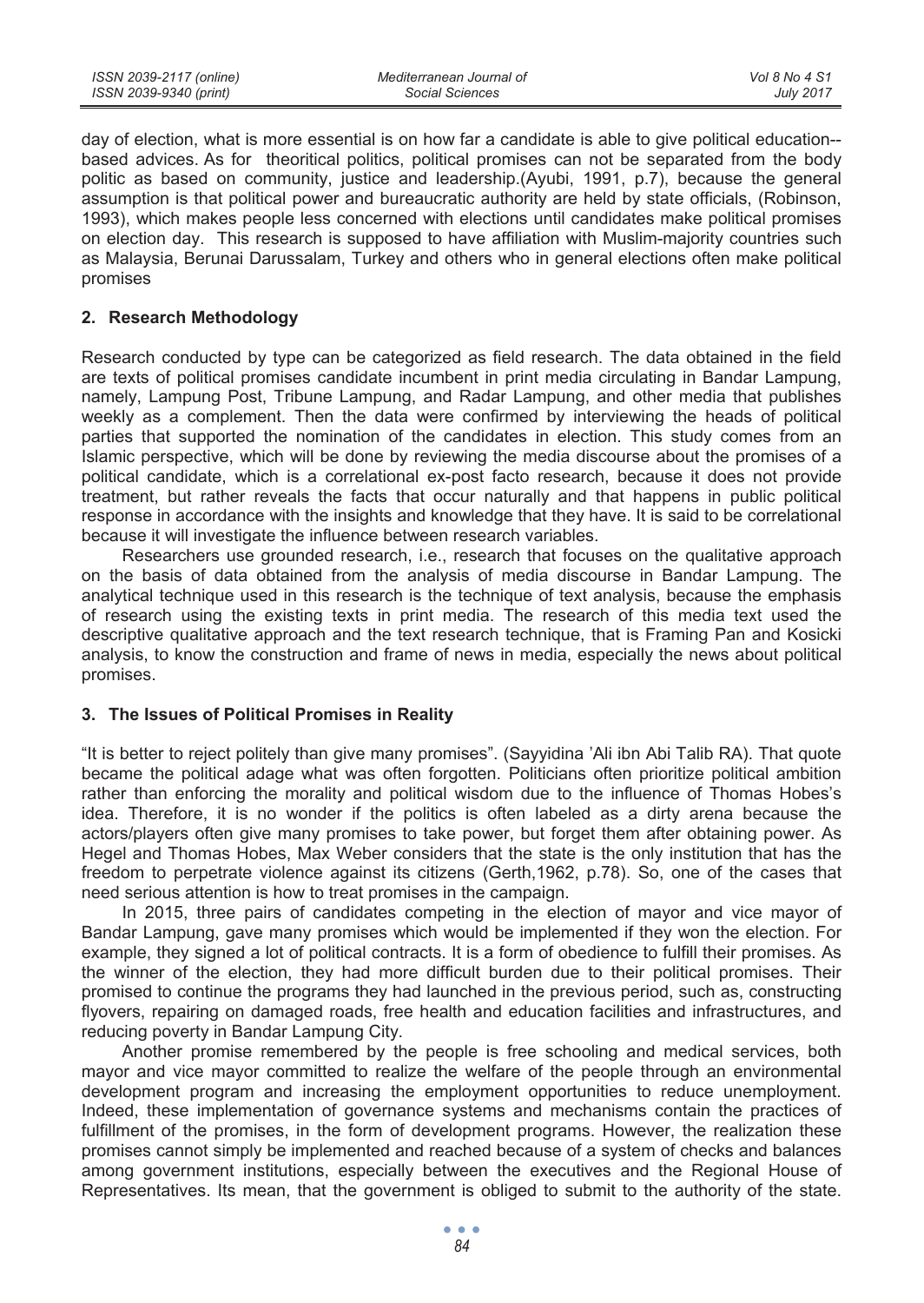(Asad, 1961, p. 64--81).

It is expected to have a system of "demand- and- report mechanisms" toward campaign promises. For example, people can periodically demand the fulfillment of promises through a forum in the Regional People's Representative Assembly or directly with the mayor. Then he or the vicemayor can also periodically report the realization of the promises in the forum meeting with the people in every village and sub-district, as a form of enforcing transparency in a democracy. At the time of the campaign, the candidates diligently visite the villages to have close conversations with the people. Then, it is very possible to improve intensively after they served as a head of Bandar Lampung City. To carry out an appointment is the moral law of human nature, which is both good and evil (Farrell, 1931, p.75--85). It is a realization on responsible political promise. There must be no presumption that it is normal to forget political promises such that the candidates can lie massively in their campaign without feeling guilty.

The perspective of Islam on giving promises but with no implementation, is alleged in the Quran in the following verses: *O you who have believed, why do you say what you do not do? Great is hatred in the sight of Allah that you say what you do not do.* (QS. As-Shaf: 2-3). According to the interpretation by Ibn Katsir, this verse is a kind of Allah's disavowal to those who are not able to do what they say. Therefore, there are some *salaf ulema* that make this verse a proposition that fulfilling a promise is an absolute obligation, that either the promise results in punishment or not for those who made it. They also argue that it is based on the hadith recorded in *ash-Shahiihain*, in which Rasulullah SAW said, "There are three characteristics of a hypocrite; when he speaks he lies, when he gives a promise he breaks it, and when he is trusted he is treacherous". This is called by Machiavelli as the common good, i.e, for the sake of the homeland, then every way can be taken.(Walker, 1950. p. I, 9).

By paying attention to the message in the verse of the Quran above, it is not allowed to break political promises that have been presented in public during the campaign. It is a promise, and the promise is a debt that must be paid for by deeds. If the mayoral candidate had promised to improve the lives of the people through free education and medical services programs, then when he captures power, his main task is to develop the programs that support towards the fulfillment of his political promises. The freedom of society to express their aspirations, this is what is called democracy. In Indonesia it is known as a form of democracy that most closely approaches the community in the implementation, (Lipset, 1960, p.97). Ethically, `neither the mayor nor the vicemayor candidate and their campaign team and supporting parties should not be giving many promises. The fact shows that people's interest on a candidate, generally, will be determined by his personal characteristics and track records, not by false promises. It all depends on the candidate's goal as the key. (Brecht, 1959, p.117--118).

Political promises commonly occurred among the leader candidates to their cronies and campaign teams, as well as to the people as the constituent. Although the hadith on "the promise is a debt" is weak/*dhaif*, it is believed that the promise has to be paid. (Baqi, tt, p. 921--923). It is because the candidates gave many promises to the constituents at their campaigns and the constituents voted them in supports to the political promises, so that the elected candidate must fulfill his promises to reciprocate. As the national leader, Herman HN has been described as the individual who "always sets the tone and articulates the main thematic qualities of what might be called the official ideology" (Bill, 1974, p.228).

The problems arise in the campaign when a candidate stars projecting excessive self-imaging, and overconfidence. Surah *An-Nisa'* verse 49 states that: *Haven't you seen those who claim themselves to be pure? Rather, Allah purifies whom He wills, and injustice is not done to them.* In the context of a campaign that prioritizes imaging, it can be considered part of the category of vanity (*ujub*)*,* arrogance, and self-conceit. Although self-imaging is allowed in another side, it is considered to be less-worthy if one projects self-imaging without considering the interest of the nation and country especially the impoverished (*dhu'afa'*) people.

The strictest prohibition in Islam in the context of a campaign is the prohibition on vote-buying. It is a kind of great sins and is considered a crime. Vote-buying in election has been known by some communities, it is not strange to them anymore, and some of them have witnessed it directly. Some regions have certain ways, forms, techniques, and patterns of vote-buying many people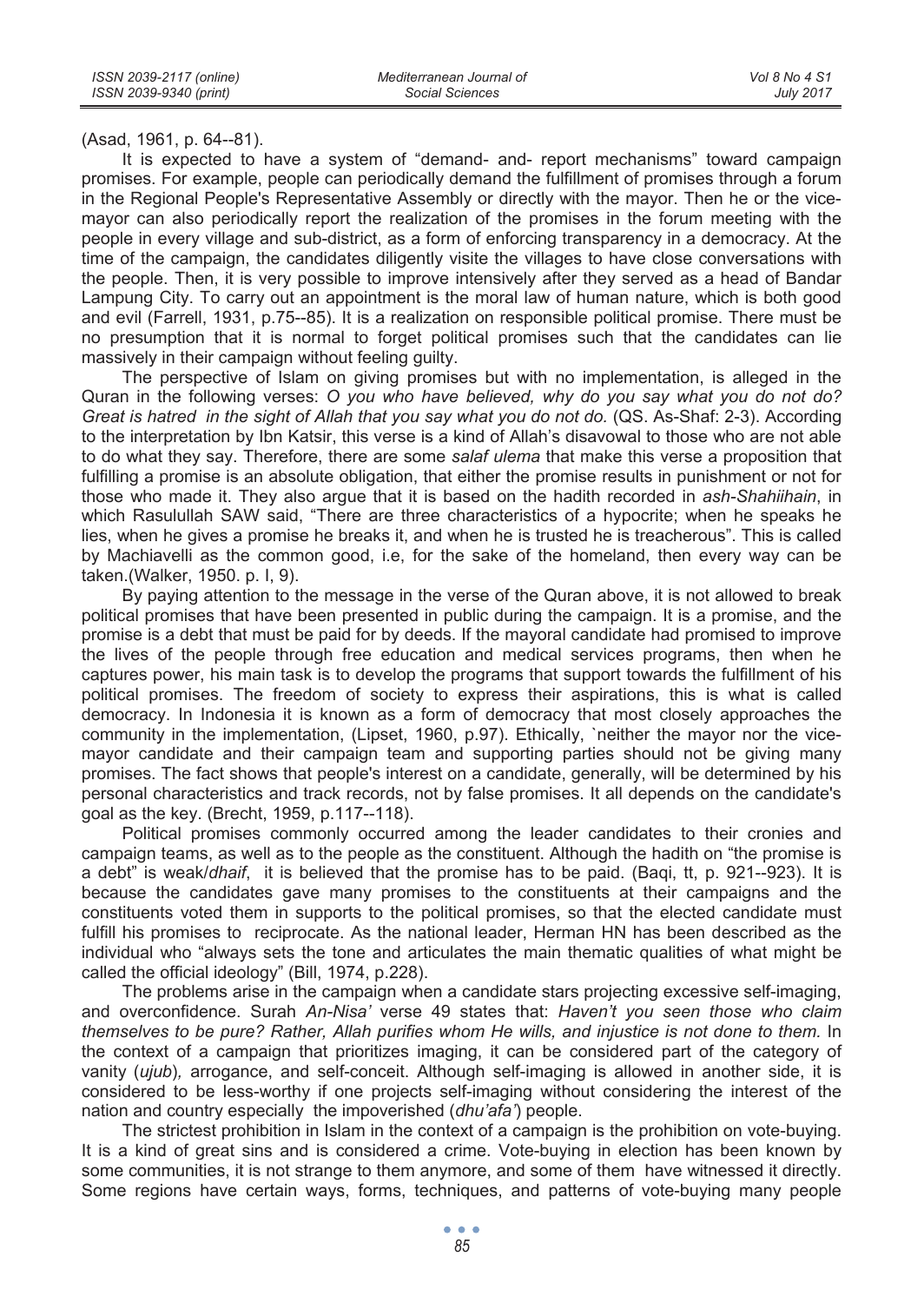| ISSN 2039-2117 (online) | Mediterranean Journal of | Vol 8 No 4 S1    |
|-------------------------|--------------------------|------------------|
| ISSN 2039-9340 (print)  | Social Sciences          | <b>July 2017</b> |

understand. Each party has a different level of committing this crime. Each candidate commits this based on his own potential and capabilities. So as with the voters, they have different values and prices for their votes. Some voters are valued as luxury cars go and some are valued only based on basic commodities packages, which are just enough to momentarily fulfill their hunger.

### **4. The Implementation of Political Promises in Development Policy**

The local government of Bandar Lampung City successfully conducted its political reciprocation by implementing political promises. The development of infrastructure was successful through the building of three flyovers, and widening and reparing roads, the same can be said about the education and health sectors. The effect of ethical politics played a very important role in the development and expansion of education, there were some changes for the better future of the people and welfare, such as the implementation of environmental-development-based schools, and free medical services, enabling a market economy, independent communication media and so forth. (Beetham, 1995, p.158). Apart from the "money politic", black campaign, and various political violence commonly known as the practice of political pathology, the disunited society sees that the ethical politics of Herman HN had successfully hypnotized the constituents of Bandar Lampung, so that he succeeded to earn 85% votes.

On the other hand, there is the spectrum of religion, which asserts that "Promise is a Debt", as this hadith cannot be ignored since keeping a promise is a proof that a person is great. He who does not implement mandate has no religion, and he who does not fulfill his promise has no religion, that it is not easy to be a trustworthy leader; therefore, a leader must be strong and firm in the face of political turbulence. So, although one you will be poor due to paying one's debt, it is better than diying while having the debt unpaid.

Religion is one of political appeal, because with the religion of society will be more confident in political promises, the religion-related issue was made as an approach to gain votes, such as promoting the religious studies and approaching the religious leaders. Generally, society has been antipathetic, pessimistic, indifferent, and ignorant. It is due to the assumption that whoever comes from any political party could not respond and represent their desires and expectations in Parliament or even to the executives. Therefore, as in the previous election, they used religion in their campaign.

The independence of the party is only limited to platforms and budget. However, the elites of the parties prefer to have a coalition and being closer to the ruling party. There is no courage to be the opposition, always having the horse-trading politics phenomenon, transactional politics, even proud of power. The phenomenon of political pathology, such as corruption, collusion, and nepotism, has built a negative perception within the people that resulted in apathy. This perception had an impact on the choices made by students today, where they could not be proud of entering the politics after finishing their studies. Even as some of them participate in politics, it is not based on their conscience, but merely for a pragmatic view in which they want to get rich instantly. By having a power, either the executive or the` legislative, there is a great opportunity to enrich themselves, since the power can be abused, as said by the experts that *power tends to corrupt*.

That singular perception is likely to worsen politics. The positive response among the youth, on political parties, especially the Islamic parties, will determine the nation's future. It can be assumed that the more positive the public perception is, especially among the youth within the Islamic parties, the greater is the political participation in the life of the nation. In the end, the Islamic parties will have the majority votes in parliament. Thus, the hopes to implement religious values in the country will have greater opportunity. Hopefully, the concept of *baldatun thayyibatun wa rabbun khafur* can be realized in this country.

However, all political parties were still strongly co-opted and infiltrated by the government, because they were the members of a big coalition of the ruling party, which was still showing superiority and hegemony, and even were included in the program of "depoliticization of Islam" that the treatment given by the country to the Muslim community is similar to the treatment of a ringworm-infected cat. Thus, it is very doubtful that Islam will reach its goal in this political year by seing the actions of the existing Islamic parties.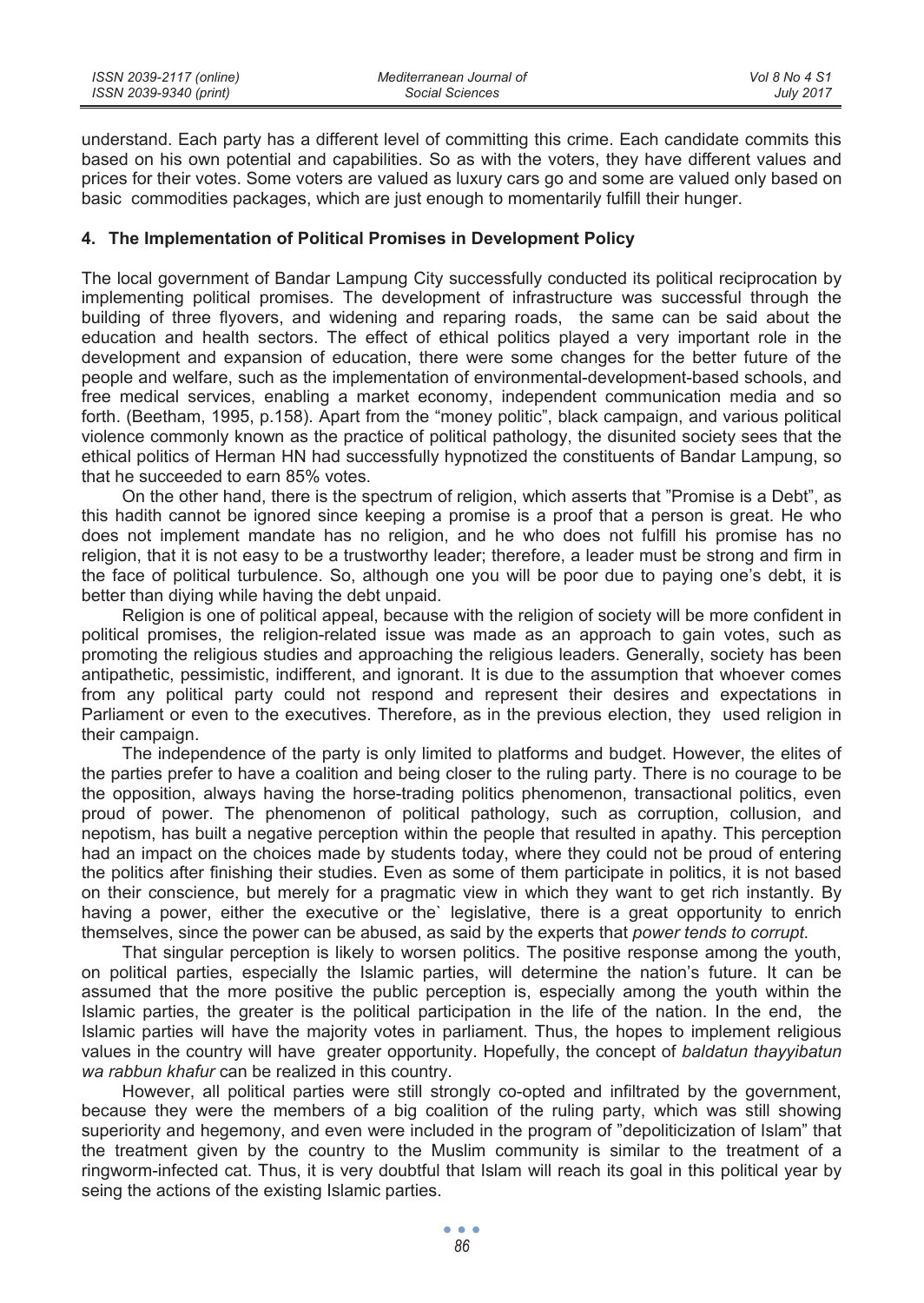## **5. Political Reciprocation**

The main highlight in this sub-discussion is the reciprocation, which means the distribution of power in terms of politics, the distribution of the bribe after obtaining victory. How does Islam react to it? Indeed, Islam does recognize that the elections result in several principal benefits. One of them is to prevent injustice and tyranny. However, it is possible that new injustice and tyranny will occurr in newly acquired power. If so, the evil is more dominant than the benefit. The elections contribute to eliminate injustice, to protect the people from tyranny and oppression of tyrants, to eliminate the misuse of public money, to preserve safety, and to preserve people's dignity. However, power is still susceptible to being abused. Although power is actually the source of law, the law can not limit it, because Jean Baudin says that God's power can not be restricted by the rule of law that exists because He himself is the source of the law. (Sabine, 1973, p.377), Meaning that man-made law must be sourced from the law that has been established by God.

Islam remains consistent in forbidding political reciprocation within the framework of political pathology. It is a form of political crimes wrapped in terms of reciprocation. Perhaps, the good deed is still understandable, but the evil deed such as political agitation, black campaign, self-imaging and immeasurable false promises, are considered crimes. It is such a high-level political conspiracy conducted by those whose want for power justifies all means. Election is a major problem related to public interest because a democratic government system makes the election a measure of the legitimacy of a government. Even countries that never held general elections, previously, have now began to enforce general elections, though in a few lines of their administration. This fact shows that the problem of elections is an important problem, and the answer is needed by the public. And, Fortunately, many scholars have discussed this problem. Then, as a Muslim, it is easy for one to refer one's statement/answer, as a practice of the sayings of God in the Quran:*"So ask the people of the message if you do not know". (Annahl: 43)*

## **6. Islamic Law on Fulfilling Promise**

In conceptual theory, either through positive or religious law, the law of making promises is permissible (*jaiz* or also called as *mubah*). However, one is obliged to fulfill this promise. Being unable to fulfill his promise is *haram* and sinful. The sin is not only directed toward the people one has promised but also to Allah The Almighty. The bases of the obligation to fulfill the promise are among others: Allah says in the Quran, Surah An-Nahl, verse 91: "*And fulfill the covenant of Allah when you have taken it, [O believers], and do not break oaths after their confirmation while you have made Allah, over you, a witness. Indeed, Allah knows what you do.*" Fulfilling a promise is a characteristic of a believer, as Allah says in Surah Al-Mukminun. One of the most important lessons is that they who keep their trust and promise. He says: "*And they who are to their trusts and their promises attentive*." Breaking a promise is Satan's act to deceive human, so that Satan will be happy once man is deceived. Allah says in Surah An-Nisa, verse 120: "*Satan promises them and arouses desire in them. But Satan does not promise them except delusion*."

From the description above, it is clear that it is obligatory to fulfill a promise. As in the Malay proverbs: Once trust is crushed, it would be hard to regain it*.* Nonetheless, as an equitable religion that always concerns on the situation and ability of the people, there are some situations which can be the exception of the law above, as follows: Being forced can be a reason that can allow a Muslim to cancel a promise he made, such as a Muslim who is restrained or prevented by which he cannot fulfill his promise, or a Muslim who is threatened with painful punishment. Rasulullah SAW said: "*Verily Allah has pardoned for me my ummah: their mistakes, their forgetfulness, and that which they have been forced to do under duress*."

 Making promises to perform a forbidden/*haram* act or not to perform an obligatory act. *Whoever promises someone that he will do something haram for him, or that he will not do*  something that is obligatory, it is not permissible for him to fulfil that promise. If something unforeseen happens to the one who made the promise, such as sickness, the death of a relative, or breakdown of his means of transportation, etc., by which the situation can be a right reason for him if he is not able to fulfill his promise, as Allah says: "*Allah will burden us not with that which we have*